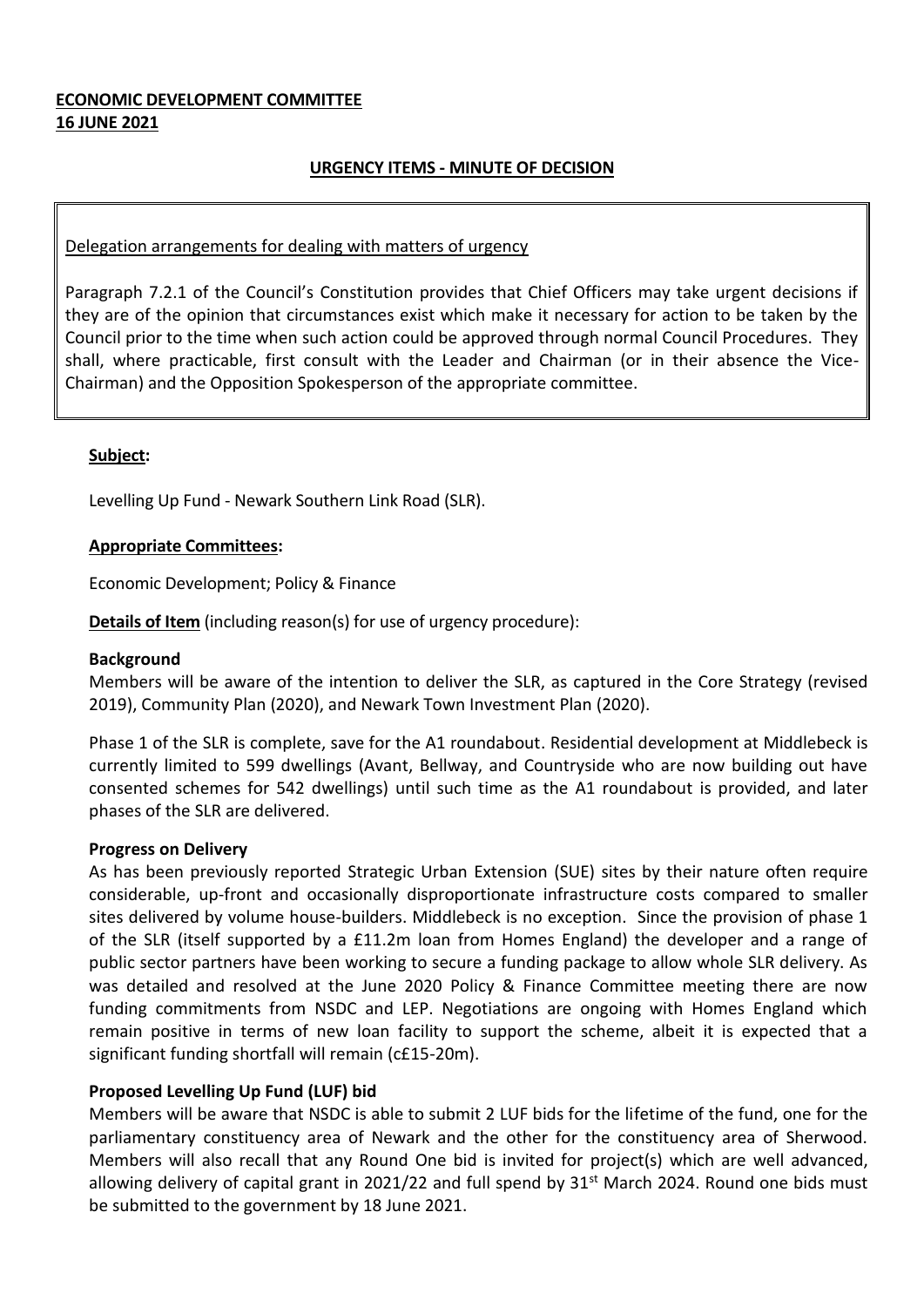Homes England, Highways England, the D2N2 LEP, Nottinghamshire County Council, and the developer are all willing to back a Newark Constituency LUF bid for submission to government on or before 18 June 2021. The bid will be developed using highway and economic consultancy support paid for jointly by the developer (Urban & Civic), NCC, and NSDC. The total cost of the consultancy support including both the highway and economic support is anticipated to be £66,000. NCC and U&C have agreed to equally match any NSDC payments therefore sharing the total cost between the three parties. This would mean a budget requirement of £22,000 from NSDC. NSDC will formally commission the work, with the Council then invoicing NCC and U&C for work undertaken.

It is anticipated that the consultancy support identified in the paragraph above will support a bid to the LUF which will close the identified funding gap. Policy & Finance Committee resolved to support the Newark Constituency LUF bid for the SLR, subject to the bid closing the whole financial gap at its meeting in April 2021.

In addition to highway and economic consultancy support there is a need to refine further the outstanding design of the A1 end of the SLR. Based on quotes obtained the developer reports that this will need support of up to £600,000. For the avoidance of doubt this cost will not increase the overall costs of delivering the SLR. Rather, allow further design and cost certainty alongside a very clear statement of intent that there will then be no other barriers to delivery, save for funding. It is accordingly proposed that up to £600,000 be released as part of the Council's contribution to the SLR.

#### **Relationship with the A46 Newark Northern Bypass**

Members will be aware that in February this year NSDC submitted a detailed formal response to Highways England's non-statutory period of consultation on design options for the route of the A46 Newark Northern Bypass upgrade scheme. Our submission sought to make clear the importance of traffic management, network co-ordination, and sequencing throughout the construction phase of the approved scheme, highlighting the potential significance of the SLR and its potential role in traffic management. Closing the funding gap, and allowing delivery in advance of the A46 Newark Northern Bypass works commencing will mean an alternative traffic route across the strategic highway network throughout construction.

#### **Equalities Implications**

SLR design and operational equality considerations are addressed by the approval processes for each of the highway authorities involved.

#### **Financial Implications (FIN21-22/3972)**

Based on fee proposals received it is clear that the overall costs of the consultancy support needed will be up to £66,000. The Council will commission these works on behalf of the two partners involved, Nottinghamshire County Council (NCC) and Urban & Civic (the developer), both of whom have confirmed that they will contribute towards both commissions on an equal 1/3 split basis across all of the partners. Accordingly, the Council's contribution to both commissions will be up to £22,000. Currently there is no budget provision for this value and hence this would need to be funded through the Change Management Fund.

Due to the speed at which the consultancy support needs to take place (i.e. to ensure a bid by  $18<sup>th</sup>$  June 2021) a Contract Procedure Rules Exemption form is also required, with authorisation agreed by the Chief Executive and s151 Officer.